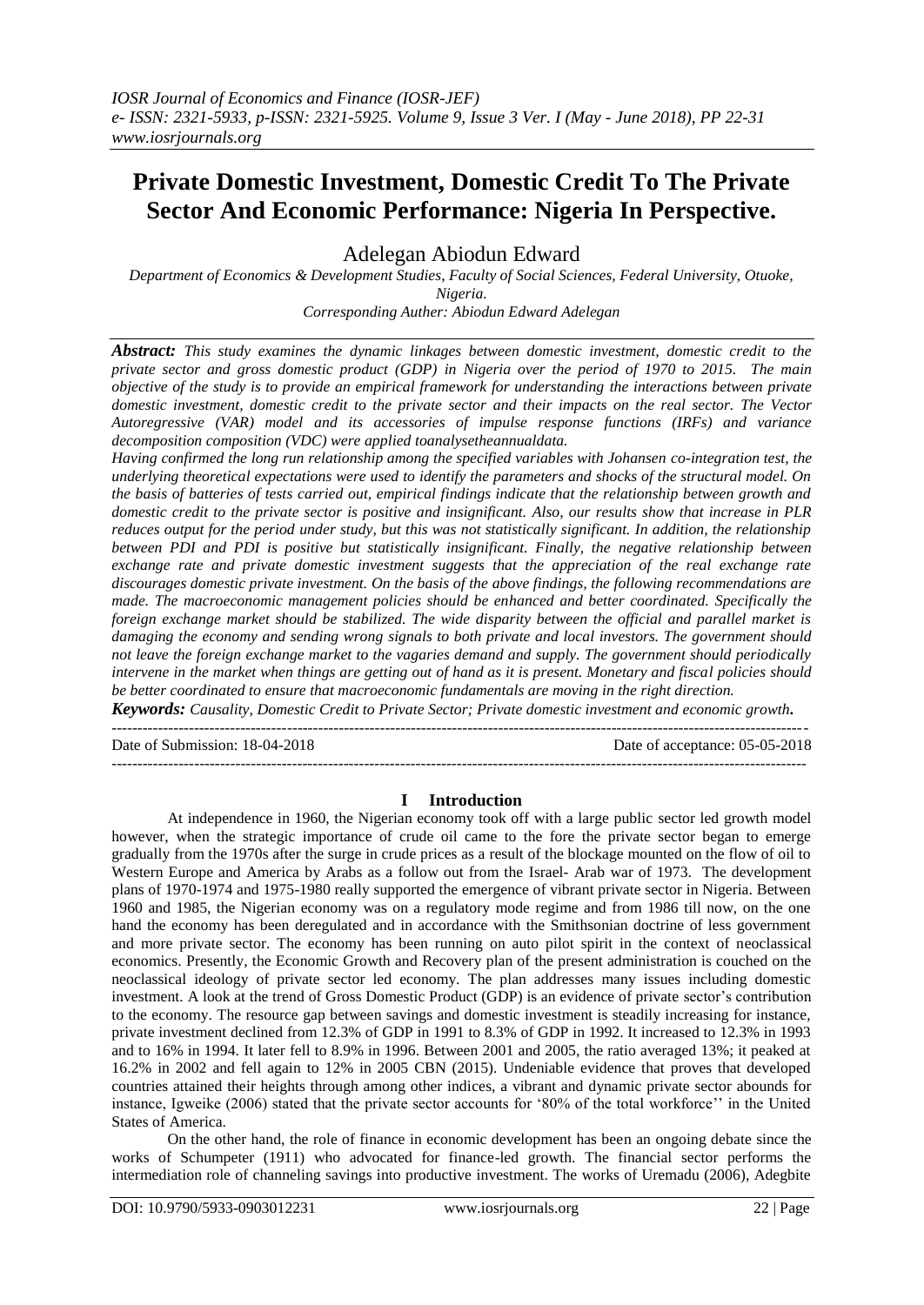and Owualla (2007) supported the idea of that developing countries should rely on domestic investment rather than on foreign direct investment (FDI) in growing the economy. The government has put in place a plethora of trade and other macroeconomic reforms to promote domestic private investment yet stellar performance has not been recorded thus far. From the foregoing analysis, it has become imperative and expedient to shed more light on the relationship between private domestic investment, credit to the private sector and economic growth. Against this background, the objective of the study is to examine the impact of private domestic investment, credit to the private sector on economic growth in Nigeria. For us to provide answers to the following questions; has increase in private domestic investment increased economic growth in Nigeria? What is the relationship between credit to the private sector and economic growth? It is in answering the aforestated questions that necessitated this study. Following this section, the rest of the paper is divided into four sections. Section 2 contains conceptual framework and empirical literature; section 3 highlights empirical methodology and estimating techniques, section 4 presents empirical results based on VAR analysis, while section 5 concludes the study.

## **II Conceptual Framework And Literature Review.**

In this section, we shall briefly but clearly define and examine the basic concepts that are germane to the study. In addition, a review of extant literature shall be undertaken. Olowofeso, Adeleke and Udoji (2015) defined credit to the private sector as financial resources provided to the private sector, such as loans and advances, purchases of non-equity securities, trade credits and other accounts receivable, which establish a claim for repayment. From this perspective, credit can be viewed from two point view; trade or commercial credit and banking system credit. Freear (1980) opines that trade credit refers to transactions which involve the supplier handing over goods or performing a services without receiving immediate payment. In this study, our funds is on banking system credit to the private sector which is essentially about direct provisioning of loans and overdrafts to the private sector by institutions, such as deposit money banks, non-interest banks and merchant banks in Nigeria. Economic growth according to Olowofeso, Adeleke and Udoji (2015) is the endless improvement in the capacity to satisfy the demand for goods and services, resulting from increased production sale and in prove productivity which is usually measured over a certain period of time. Long term growth is driven mainly by productivity. According to Krugman (1994), "productivity isn"t everything, but in the long run it is almost everything".

Fawehinmi (2013) empirically examined the economic implication of interest rate policy on private domestic investments in Nigeria using time series data which spanned 1980 to 2010. The study, which used an error correction mechanism, precipitated results which are in tandem with the findings of existing literature that private investments has a stronger and more favourable effect on growth than public investments. The findings of Fawehinmi"s study support the need for the government to reduce the interest rate within the economy so as to give a boost to private sector participation in domestic investments. Rama (1990) cited in Fawehinmi (2013) carried out an empirical investigation of the theoretical and empirical determinant of private investments in developing countries. Rama (1990) identified "macroeconomic and institutional factors such as financial repression, foreign exchange shortage, lack of infrastructure and economic instability as important variables that explain private investments".

Tan and Tang (2011) examined the dynamic relationship between private domestic investments (PDI), the user cost of capital, and economic growth in Malaysia over the period of 1970 to 2009. Their study found out that there is a bidirectional causal relationship between economic growth and the user cost of capital in the long run. Meanwhile, there is a strong evidence of bidirectional causality between PDI, economic growth, and the user cost of capital in the short run. Finally, the impulse response function confirmed that a shock in the user cost capital exerts a negative effect on PDI and economic growth in Malaysia.

Mushim and Eric (2000) analyzed financial development and economic growth in Turkey. Their study found that when bank deposit, private sector credit or domestic credit ratios are alternatively used as proxies for financial development: causality runs from economic growth to financial development. They concluded that growth seems to lead financial sector development.

Hiang (2007) employed the Generalized Method of Moment (GMM) technique to empirically examine the relationship between banking sector, development and economic growth in 29 Chinese provinces over the period 1990-2001. Empirical results showed that, without an effective and well-developed legal system, banking sector development only partially contributed to China's economic growth.

Prakash (2009) studies the finance and economic growth nexus in India using co-integration, the study found the presence of long-run equilibrium relationship between financial development and economic growth. In the same work, using of Granger causality test, an existence of bi-directional relationship between bank credit and economic growth was found.

Eataz and Malik (2009) examined the role of financial sector development in economic growth; the study reported that domestic credit to the private sector is instrumental in increasing per worker output and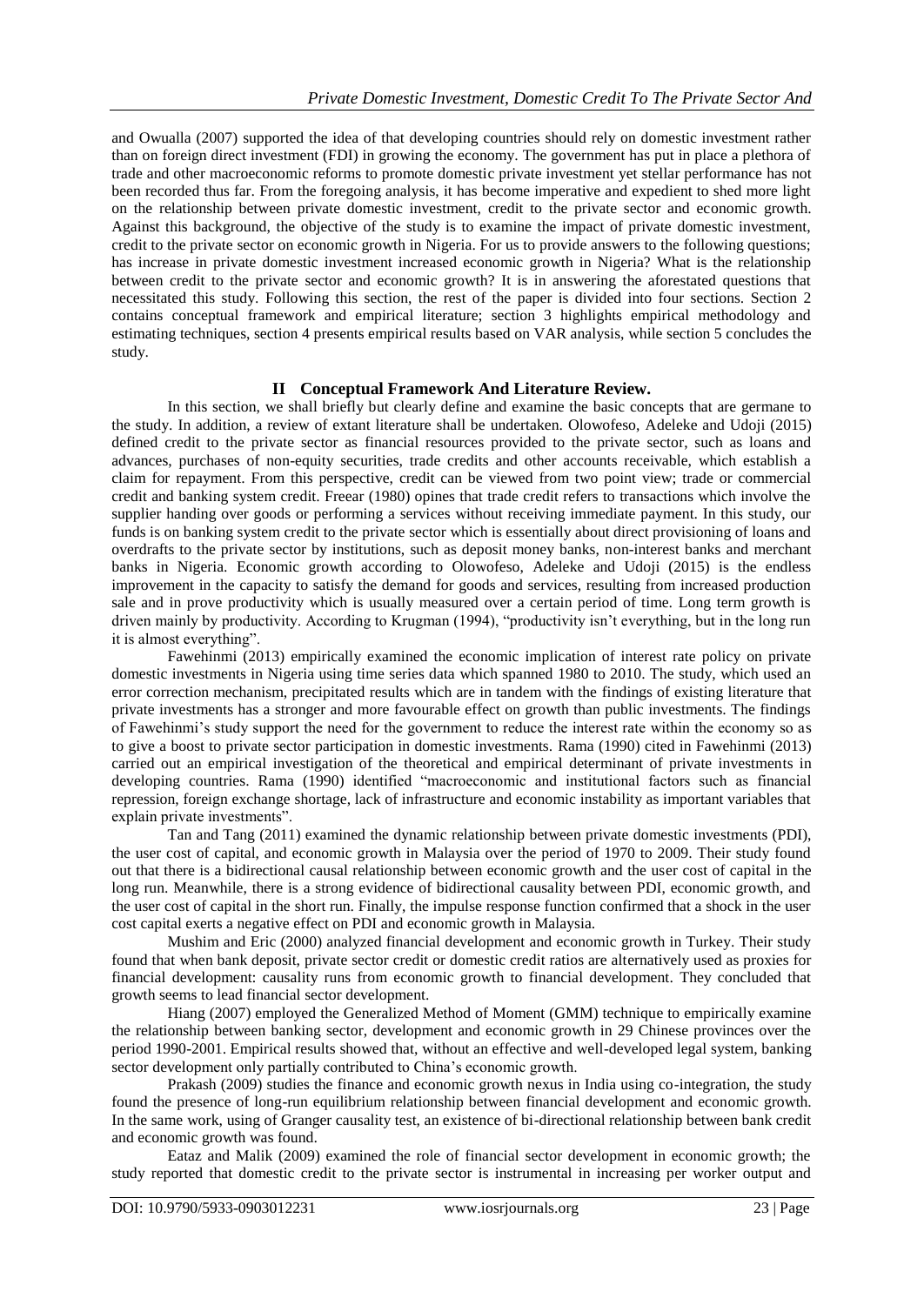hence promoting economic growth in the long run. The works of Levine (2004), Franklin and Wura (2004) also lend credence to the presence of long-run relationship between bank credit and economic growth. Odedokun (1989) tested the causality between financial variables and economic development, the study found a rather weal unidirectional causality from the GDP to the broader money when sims"s procedures were used and contrary estimates for Granger causality.

Akpansung and Babalola (2012) employed Granger causality and a two-stage least squares (TSLS) estimation technique to examine the relationship between banking sector and economic growth in Nigeria over a period of 1970-2008. The results reported that private sector credit impacts positively on economic growth over the period of coverage in the study. The paper recommended the need for more financial market development that favours more credit to the private sector in order to stimulate economic growth. In summary, the above review of related studies indicated mixed results and conclusions. Therefore, the causal relationship between private domestic investment, financial availability from the banks to the private sector and economic growth is still undergoing debates in literature. This study seeks to contribute to the debate using available data from the Nigerian economy.

## **THEORETICAL FRAMEWORK AND METHOD OF STUDY**

Economic literature on investment growth theories such as Harold-Domar and Neo-classical theory treated investment as a major determinant of economic growth. This study adopts the classical tradition in the context of the Cobb-Douglas model by introducing the private domestic investment variable in the equation instead of capital stock to investigate the effect of investment on economic growth.

Capital, labour and technology are fully recognized by the classical theory as sources of growth and the proportion of each variable can be identified through the Cobb-Douglas production function given below; Y = AKL 1- ------------------------------------------------------------(4.1)

Where  $\Box$  is the share of capital and (1- $\Box$ ) is the share of labour. This equation can be rewritten as:

$$
\frac{\delta y}{Y} = \frac{\delta A}{A} + \alpha \frac{\delta K}{K} + (1 - \alpha) \frac{\delta L}{L}
$$

That is to say, the rate of growth in GDP can be determined by the rate of growth in A, K and L. Equation (4.2) can be stated as follows:

$$
\frac{\delta y}{Y} = \frac{\delta A}{A} + \frac{\alpha 1}{Y} + \frac{(1 - \alpha)}{L}
$$

Given that  $\frac{\delta A}{A}$  reflects the residual part of the basic equation, the equation becomes;

GDP growth rate = + 2L + e ----------------------------------------------------------------(4.3)

Where:  $\Box_1$  is the capital value of production

 $\Box_2$  is the share of the value of production and

e is the error term.

### **III Method Of Analysis**

#### **4.1 Data and Methodology**

The model for this study was adapted from Tanoiri (2010) as well as Kalu and Mgemena (2015) with slight modification by the inclusion of two variables on monetary and fiscal policy respectively. The model of our study is specified below:

In  $RGDP = \beta_0 + \beta_1$ InPDI +  $\beta_2$ InCPS +  $\beta_3$ In PEX +  $\beta_4$ InEXR +  $\beta_5$ InPLR

Where RGDP = Real GDP

PDI = Private Domestic Investment

CPS = Credit to the Private Sector

PEX = Public Expenditure and

EXR = Exchange Rate

PLR = Prime Lending Rate

 $β$ <sup>1</sup>,  $β$ <sub>2</sub>,  $β$ <sub>3</sub> are expected to have positive signs while  $β$ <sub>4</sub> is expected to be negative

The data for these variables were sourced from the Central Bank of Nigeria Statistical and Nigerian Bureau of Statistics. We assume that the logarithmic linear relationship of equation can be transformed to interpret the coefficients of the explanatory variables as elasticity or semi elasticity. The study employs the VAR model and OLS is the estimation technique using annual time series data from 1970 to 2015. The series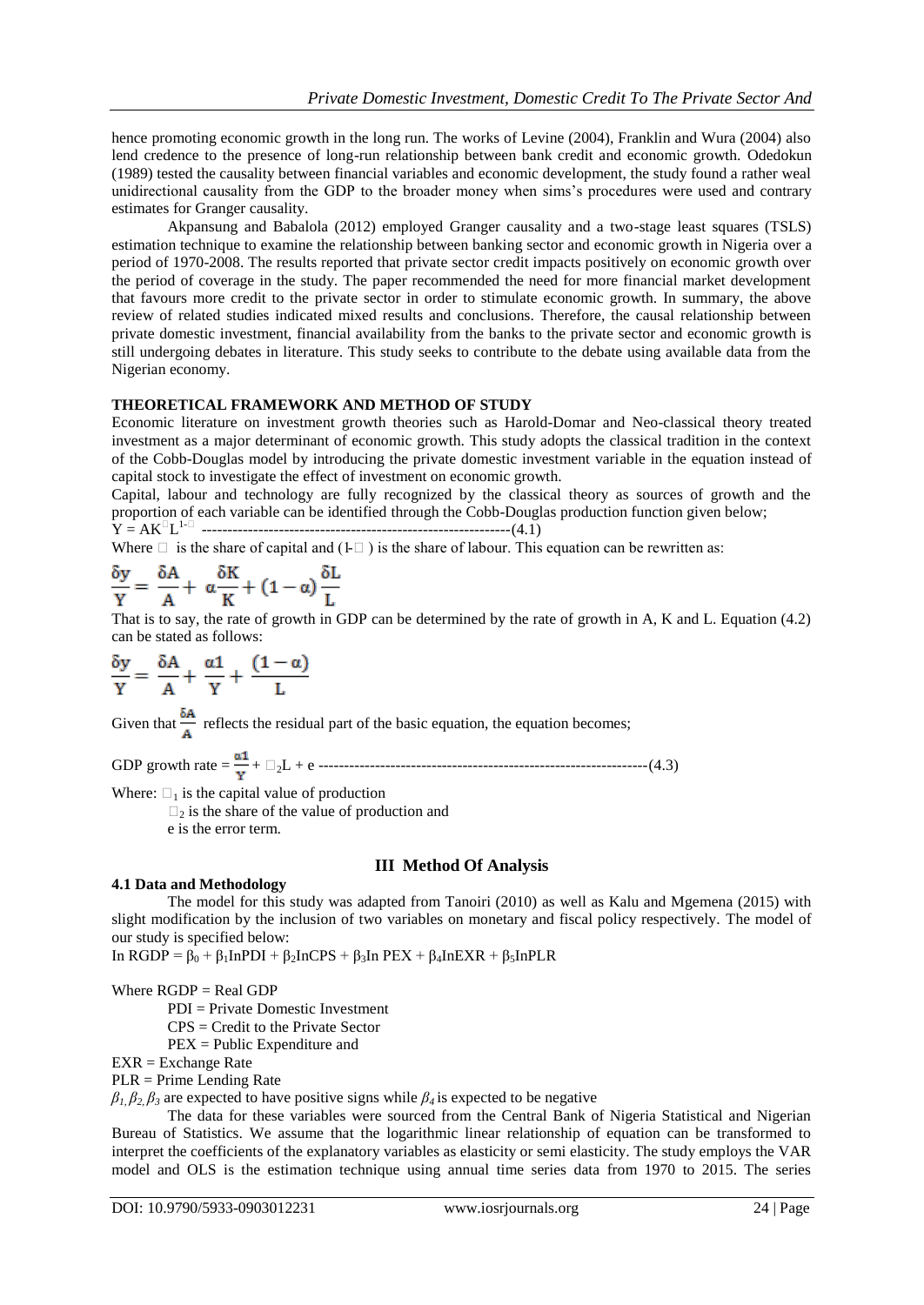comprise annual observations from the period of 1981 to 2015 in Nigeria. The variable of economic growth is measured by the gross domestic product (GDP), domestic credit to the private sector (DCPS) and Private Domestic Investments (PDI) {which was derived from the extraction of FDI and public investments from the gross fixed capital formation (GFCF) in Nigeria}. All the data are extracted from the Central Bank of Nigeria Statistical Bulletin and the International Monetary Fund (IMF).

From the theoretical background of the study, Valaukhani et al (2001), and using the autoregressive framework developed by Sims (1980), we specify a VAR model of order P. The general form of a VAR model is given by the following unrestricted (reduced) system.

Zt=α + ………………………………… (1)

Equation (1) specifies a VAR (P) process, where  $Z_t$  is a vector of stationary endogenous variable,  $\alpha$  is an Nxl vector of constraints, b is an nxn matrix of confidence. P is the number of lags, U is an nxn vector of error term. In addition,  $U_t$  is independently and identically distributed with zero mean,  $E(\mu_t) = 0$  and  $E(\mu_{tk} * \mu_{tk}) = 0$  for  $(t =$ s). The disturbance term,  $U_r$  also has a covariance.

More specifically, the model which also incorporates the above direct and indirect linkages is presented as follows with credit availability and bank lending rate being the major determinants of output in the real sector in a disaggregated form with other variables as supportive regressors.

$$
\Delta GDP_{t} = \alpha_{1} + \sum_{i=1}^{n-1} \Delta APDI_{t-1} + \sum_{i=1}^{n-1} \Delta \mu CPS_{t-1} + \sum_{i=1}^{n-1} \Delta BPEX_{t-1} + \sum_{i=1}^{n-1} \Delta EXR_{t-1} + \psi_{1} EC_{t-1} \epsilon_{1t} \qquad (3)
$$

$$
\Delta CPS_t = \alpha_2 + \sum_{i=1}^{n-1} \Delta \lambda PDI_{t-1} + \sum_{i=1}^{n-1} \Delta \mu PDI_{t-1} + \sum_{i=1}^{n-1} \Delta \beta PDI_{t-1} + \sum_{i=1}^{n-1} \Delta PDI_{t-1} + \psi_1 PDI_{t-1} \epsilon_{1t} \tag{3}
$$

| $EXR = \alpha_{1r} +  +  +  +  +  +  +  +  +  +  +  +  +  +  + +U_{5r}$ |
|-------------------------------------------------------------------------|
|                                                                         |

Where  $\lambda$ ,  $\mu$ ,  $\beta$ ,  $\gamma$   $\psi$  are the unknown parameters,  $\alpha$  is the constant or intercept, U is the storchastic error term, n is the number of lags

Where:  $\lambda$ ,  $\beta$ ,  $\gamma$ ,  $\emptyset$ ,  $\sigma$  and  $\alpha$  are the unknown pentameters,  $\alpha$  is the constant or intercept. U is the Stochastic error

term, n is number of lags. The variables under consideration are private domestic investment, credit to the private sector, public expenditure, and exchange rate respectively. The data are yearly time series figures obtained from CBN and NBS bulletins from 1996 to 2010. The conceptual form of our SVAR model of equations (2) to (8) is presented thus: B\* y<sup>t</sup> = r<sup>0</sup> + ri\*yt-1 r2\* yt-2 +et ……………………………………………………………………….. (9) The reduced form of the model can be written as Yr= **B -1** to**+** B -1 r\* yt-1*+*B -1 r2\*yt-2*+* B -1 et………………………………….. (10)  $Y1 = A0 \pm A1y11 \pm A5y1.2 \pm$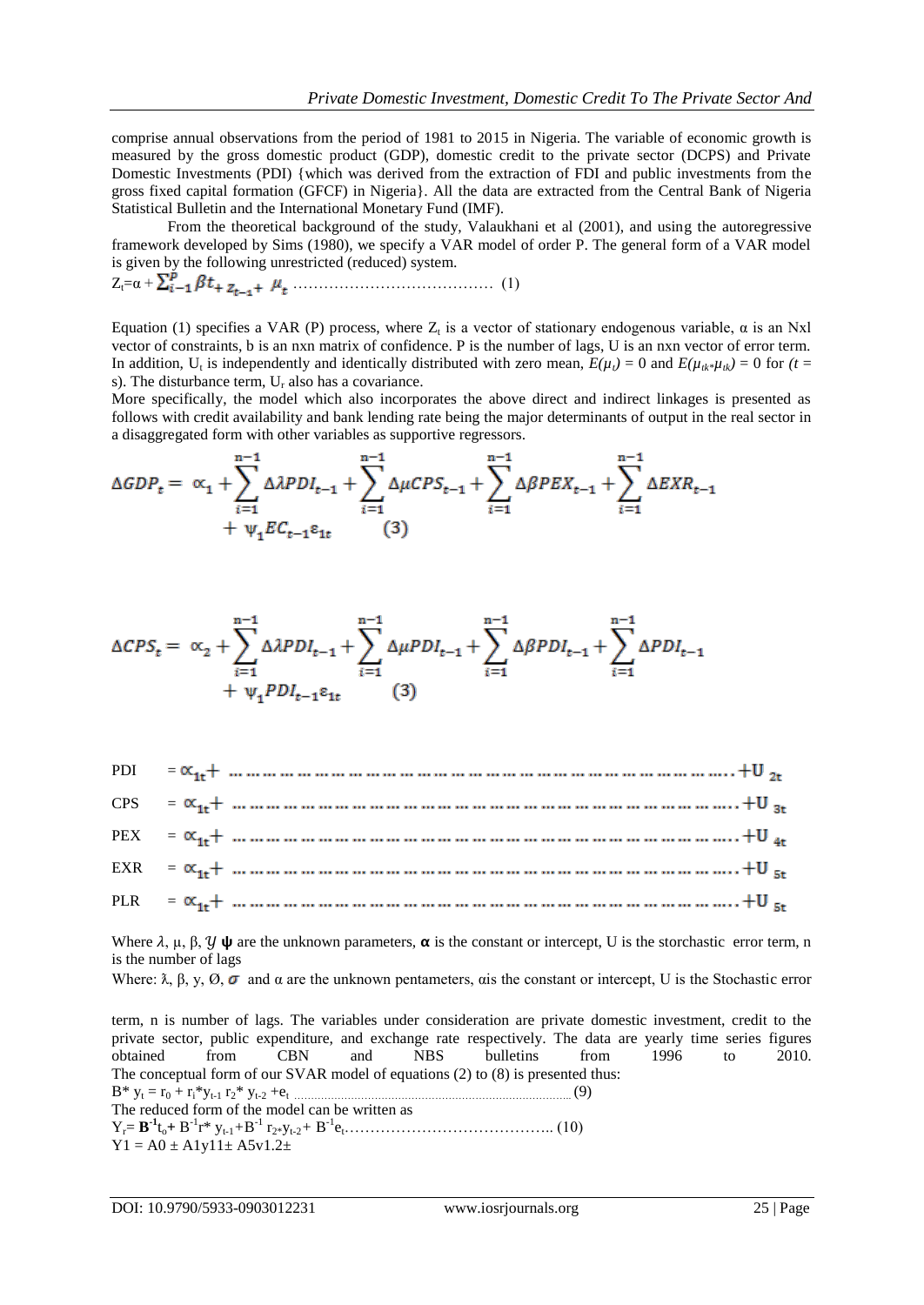Where: y, is a vector of eight endogenous variables *Yt*= (PDI, CPS, PEX, EXR, PLR). e<sub>t</sub> is a vector of residuals used to estimate the Structural restrictions. A0 is a vector of constants and A1 and A2 are vectors of coefficients to be estimated.

We can further simplify the notations in equation (10) by the following definitions:  $A_0 = B^{-1}r_0$ ,  $A_1 = B^{-1}r_1$ ,  $A_2 = B^{-1}r_2$  ${}^{1}r_2$  and  $e_t = B^{-1}\Sigma_t$ . Where:  $e_t$  is the vector of residual. Hence, the simplified form of ourmodel is

 $Y_r = A_0 + A_1 y_{t-1} + A_2 y_{t-2} + e_t \dots \dots \dots \dots \dots \dots \dots \dots \dots \dots \dots \dots \dots \dots \dots \dots \tag{11}$ 

Where:  $y_r$  is a vector of eight endogenous variables  $y_t = (PDI, CPS, PEX, EXR, PLR)$ ,  $e_t$  is a vector of residuals used to estimate the structural restrictions.  $A_0$  is a vector of constants and  $A_1$  and  $A_2$ are vector of coefficients to be estimated.

The unit root test was carried out to test the stationarity or non-stationarity of the variables. Unit roots test and co-integration test are used to circumvent the inherent limitations of traditional models so as to avoid spurious regressions Hendry, (1986). To this end, the Augmented Dickey Fuller method is used to ensure having unbiased estimates. The results are displayed and explained below.

The result of the Augmented Dickey Fuller unit root test is shown below

| Table 1. Summal v of Augmented Dickey Punct Omit Root Test Result |                   |                         |                             |  |  |  |  |  |
|-------------------------------------------------------------------|-------------------|-------------------------|-----------------------------|--|--|--|--|--|
| <b>Variables</b>                                                  | <b>Level Data</b> | <b>First Difference</b> | <b>Order of Integration</b> |  |  |  |  |  |
| <b>PEX</b>                                                        | 0.57              | $-5.64*$                | I(1)                        |  |  |  |  |  |
| PDI                                                               | 1.68              | $3.96*$                 | I(1)                        |  |  |  |  |  |
| <b>DCP</b>                                                        | 0.56              | $-4.72*$                | I(1)                        |  |  |  |  |  |
| GDP                                                               | 0.46              | $-4.43*$                | I(1)                        |  |  |  |  |  |
| PLR                                                               | 0.32              | $-5.23*$                | I(1)                        |  |  |  |  |  |

**Table 1: Summary of Augmented Dickey Fuller Unit Root Test Result**

NB: \* indicates significant at the 1 percent level.

The result of the Augmented Dickey Fuller unit root test result indicates that all the variables were stationary after the first difference was taken. They are all stationary at the 1 percent level.

| <b>Cointegration Result</b> |  |
|-----------------------------|--|
|                             |  |

| <u>CONNECTANON NESUL</u>      |            |                  |                |           |  |
|-------------------------------|------------|------------------|----------------|-----------|--|
| Hypothesized                  |            |                  | Trace          | 0.05      |  |
| $\overline{N_0}$ . of $CE(s)$ | Eigenvalue | <b>Statistic</b> | Critical Value | $Prob.**$ |  |
|                               |            |                  |                |           |  |
| None $*$                      | 0.666340   | 74.15090         | 69.81889       | 0.0216    |  |
| At most 1                     | 0.558127   | 42.31954         | 47.85613       | 0.1500    |  |
| At most 2                     | 0.372462   | 18.63432         | 29.79709       | 0.5194    |  |
| At most 3                     | 0.149514   | 5.121761         | 15.49471       | 0.7958    |  |
| At most 4                     | 0.014558   | 0.425277         | 3.841466       | 0.5143    |  |
|                               |            |                  |                |           |  |

Trace test indicates 1 cointegrating eqn(s) at the 0.05 level

\* denotes rejection of the hypothesis at the 0.05 level

\*\* Mackinnon-Haug-Michelis (1999) p-values

Unrestricted Cointegration Rank Test (Maximum Eigenvalue

| Hypothesized<br>No. of $CE(s)$ | Eigenvalue | <b>Statistic</b> | Max-Eigen<br><b>Critical Value</b> | 0.05<br>Prob. $**$ |  |
|--------------------------------|------------|------------------|------------------------------------|--------------------|--|
| None                           | 0.666340   | 31.83136         | 33.87687                           | 0.0860             |  |
| At most 1                      | 0.558127   | 23.68522         | 27.58434                           | 0.1461             |  |
| At most 2                      | 0.372462   | 13.51256         | 21.13162                           | 0.4063             |  |
| At most 3                      | 0.149514   | 4.696484         | 14.26460                           | 0.7795             |  |
| At most 4                      | 0.014558   | 0.425277         | 3.841466                           | 0.5143             |  |

Max-eigenvalues test indicates no cointegration at the 0.05 level

\* denotes rejection of the hypothesis at the 0.05 level

\*\* Mackinnon-Haug-Michelis (1999) p-value

[

The results of the VAR estimates are shown in appendix 2. The result of GDP equation showed significant and positive relationship between GDP and second long of LPDI but shows significant and negative relationship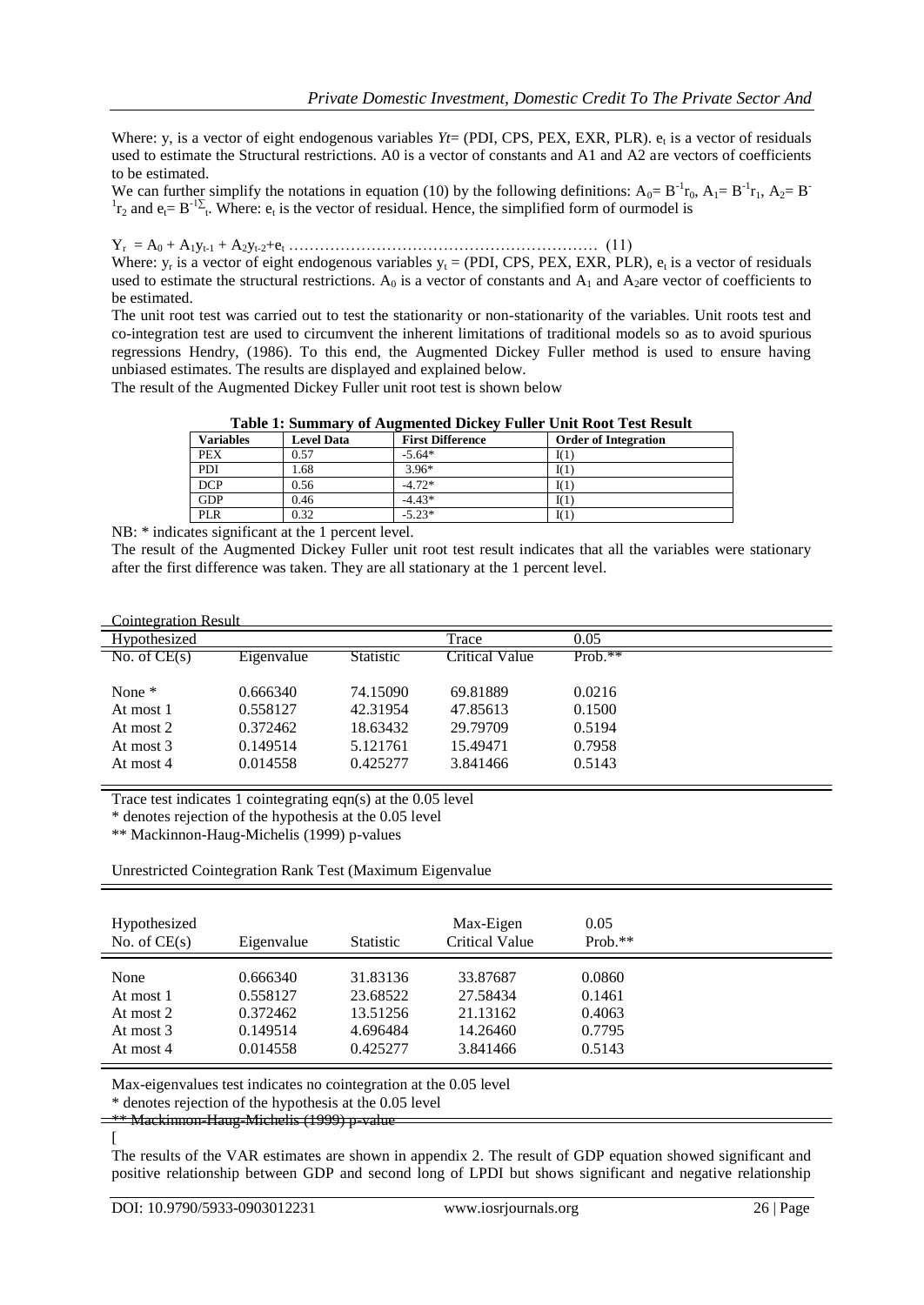between second lag of LPEX. The result of LDCP equation showed significant and positive relationship between LDCP and first lag of LDCP but shows significant and negative relationship between LDCP and second lag of LPEX. The result of the LPDI, LPEX and LPLR indicated positive and significant relationship between LPDI and first lag of LPDI, while LPDX also had the same positive and significant relationship with first lag of LPEX. The same relationship also goes for LPLR and second lag of LPLR. The entire remaining variables have insignificant coefficients. LDCP had the highest  $R^2$  with 99.8%, LGDP with 99.7% and LPHR with 76.2% respectively. To have a clearer picture of the nature of these relationships, the impulse response function and variance decomposition generated from the VAR equations is imperative.

### **Impulse Response Function Result**

The result of the impulse response is shown in appendix 3

We observe a response of LGDP to its shocks to be positive up to  $2<sup>nd</sup>$  period and dropped to  $3<sup>rd</sup>$  period but remain steady from the  $4<sup>th</sup>$  period to the  $10<sup>th</sup>$  period. While the response of LGDP to LCPS and PDI is negative in almost the periods but it is positive for the response of LGDP to LPLR. In addition, the response of LPDI to is positive and the response of LPDI to its own shock is positive. However, the response of LPDI to LCPS, LPEX and LPLR is negative for all the periods. Shocks of LPLR to LGDP and its own shocks are positive for all the periods.

16 could be observed that from IRF that it takes up to  $1<sup>st</sup>$  period for GDP to respond to exchange rate shocks. This has implication for policy makers to be act immediately and think short term when tinkering with policy variables. Variation in public expenditure is explained mainly by public expenditure shock both in the short and long run. Variations in the domestic credit to the private sector account for  $4\%$  in the  $1<sup>st</sup>$  period and increases to  $7\%$  in the 10<sup>th</sup> period. The result shows that both in the short and long runs credit to the private sector was not matter for public expenditure.

Finally, fluctuations in prime lending rate are explained mainly by prime lending rate shocks. Prime lending rate accounts for 95% in the 1<sup>st</sup> period. Its proportion deelines gradually until it reaches 35%. The result shows that in the short run prime lending rate shock account for the major variation in prime lending rate.

#### Variance Decomposition

The result of the variance decomposition is shown below in Appendix 1

A look at the table revealed that the fluctuations of RGDP are explained by mainly RGDP shocks in the short run. RGDP accounts for 100% in the 1st period. Its proportion decreases continually until it reaches 3.33%, 11% in the  $20<sup>th</sup>$  period. Exchange rate shocks accounts for less than 1% in the first year. Its proportion increases our time and reaches  $81\%$  in the  $20<sup>th</sup>$  period. The result shows that variations in public expenditure in explained mainly by public expenditure shocks both in the short and long run. Variations in domestic credit to the private sector account for 4% in the 1<sup>st</sup> period and increases to 7% in the  $10<sup>th</sup>$  period. The result shows that in the long run, exchange rate shocks accounts for the major variation in real GDP.

Also, the fluctuations in domestic credit to the public sector is accounted for its own shocks of 90% in the first period and decreased to 12% in the10% in the first period. Its proportion increased to 30% in the  $10<sup>th</sup>$ period. The result shows that in the long run, prime lending rate shock accounts for the major variation in domestic credit to the private sector. Furthermore, the fluctuations in private domestic investment is accounted for by its own shock of 65% in the first period and decreased to 19% in the  $10<sup>th</sup>$  period. Exchange rate accounts for less than 1% in the first period. The proportion of exchange rate increased to 33% in the long run. This shows that in the long run exchange rate variation does not matter for private domestic investment. In addition, we observe that variation in exchange rate is accounted for by its own shocks of 93% in the first period to 83% in the  $10<sup>th</sup>$  period. This indicates that variation in public expenditure is explained mainly by public expenditure shocks both in the short and long run. Variations in the domestic credit to the private sector account for 4% in the  $1<sup>st</sup>$  period and increases to 7% in the  $10<sup>th</sup>$  period. The result indicate that credit to the private sector does not matter for public expenditure.

Finally, fluctuations in prime lending rate are explained mainly by prime lending rate shocks. Prime lending rate accounts for 98% in the 1<sup>st</sup> period. Its proportion declines gradually until it reaches 35%. The result shows that in the short run prime lending rate shocks account for the major variation in prime lending rate. The variance decomposition analysis revealed that variation in real GDP was mainly affected by exchange rate shocks in Nigeria. Although the response was basically observed to be in the long run. The spread of the effects in real GDP also witnessed low impact in the short run.

### **IV Implications For Policy, Conclusion And Recommmendations.**

The study aims to provide an empirical framework for understanding domestic credit to the private sector, private domestic investment and their impacts on the real sector. Vector autoregressive (VAR) model, its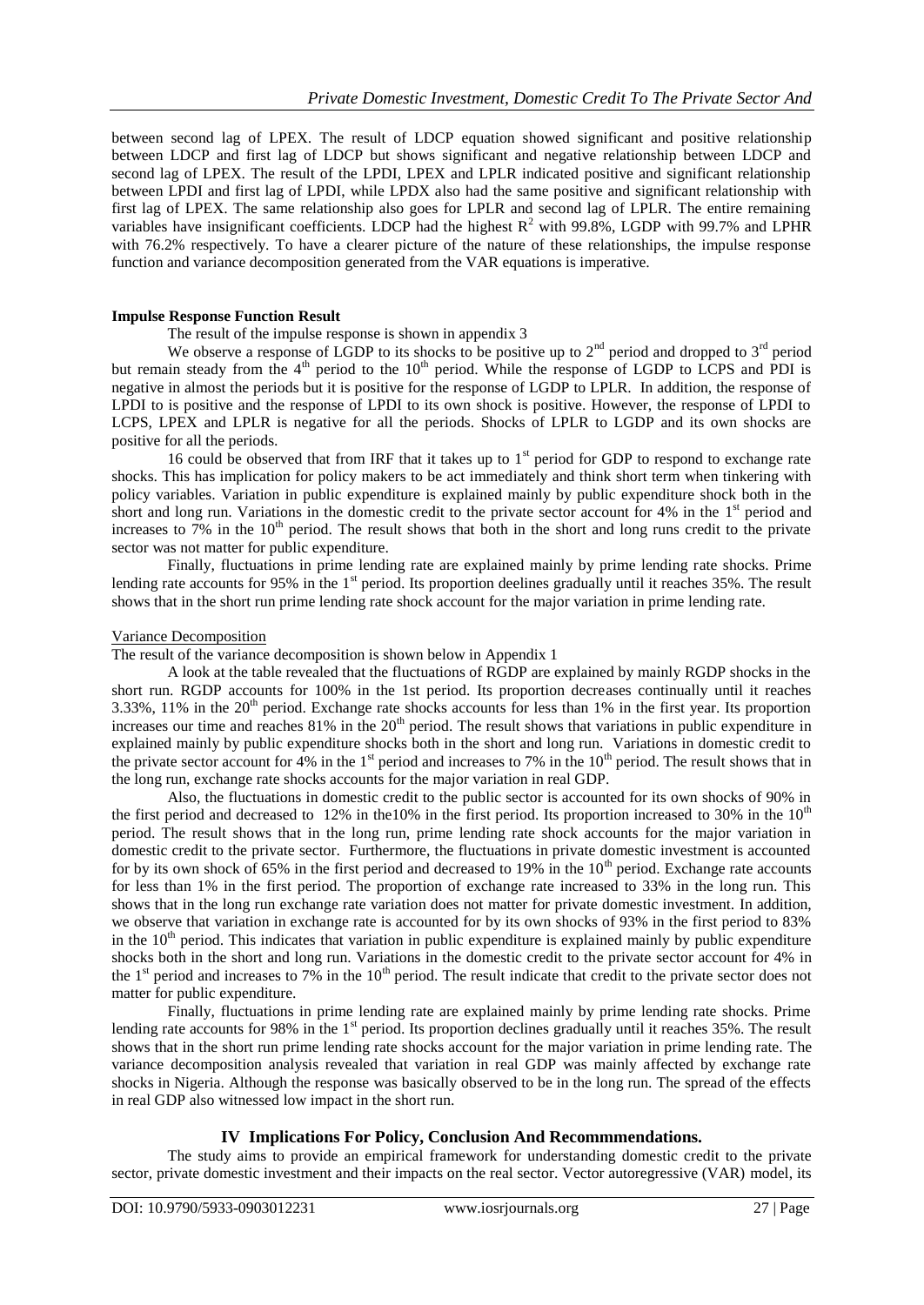accessories of impulse response functions (IRFs) and variance decomposition composition (VDC) were applied to annual data from 1970 to 2015*.* This is to identify credit and investment shocks as well as evaluate its impact on a system of equations.

Having confirmed the long run relationship among the specified variables with Johansen co-integration tests, the underlying theoretical expectations were used to identify the parameters and shocks of the structural model. On the basis of batteries of tests carried out, empirical findings indicate that the relationship between growth and domestic credit to the private sector is positive and insignificant. This result reinforces earlier studies with same finding. Private domestic investment positively influences economic growth but not statistically significant for the period under study. The failure of private domestic investment to have an impact on growth is in consonance with studies correct out by Ntegha (2012), Fadare (2010), as well as Imoisi, Abuo and Sogules (2015).This portents implication for financial sector deepening and ensuring constant surveillance of the banking sector to enhancing the health status of banks so they can optimally performed their traditional role of intermediation. Also, our results show that increase in PLR reduces output for the period under study, but this was not statistically significant. The implication of this in that monetary authority should keep on pursing the policy of gradual reduction of interest rates. In addition, the relationship between PDI and CPS is positive but statistically insignificant. The government should put incentives in place to encourage PDI in Nigeria. Furthermore the relationship between domestic credits to the private sector and GDP is positive but also insignificant. The implication of this is that government should pursue policies that will enable the banks to channel more fund to the private sector for investment purposes. Finally, the negative relationship between exchange rate and private domestic investment suggests that the appreciation of the real exchange rate discourages domestic private investment. The government should intervene in the foreign exchange market and not leave the market to the vagaries of demand and supply strictly.

Presently, the Nigerian banking system is yet to recover from loans given to local investors in the oil and gas sector. Due to price volatility, and disinvestment by the oil majors, investors in the oil and gas are finding it difficult to meet their financial obligations. The Treasury Single Account policy of the Nigerian government is making liability generation increasingly difficult for banks. Asset creation is contingent upon liability generation. The policy is helping to block leakages through corruption in the system but it is seriously hampering financial intermediation by the banks.

On the basis of the above findings, the following recommendations are made.

- 1. The macroeconomic management policies should be enhanced and better coordinated. Specifically the foreign exchange market should be stabilized. The wide disparity between the official and parallel market is damaging the economy and sending wrong signals to both private and local investors. The government should not leave the foreign exchange market to the vagaries demand and supply. The government should periodically intervene in the market when things are getting out of hand as it is presently.
- 2. The economy should be made to earn foreign exchange through various channels to reduce over dependence on oil revenues. Diversification of the economy has become imperative.
- 3. Monetary and fiscal policies should be better coordinated to ensure that macroeconomic fundamentals are moving in the right direction.
- 4. The cost of credit is too high, therefore, within the context of monetary policy, lending rates should be better managed in order to reduce the cost of doing business.
- 5. Monetary authorities should try to implement its policies, programs and projects with minimum delay. Lags in implementing policies have debilitating consequences for the economy with its attendant implications to potential investors.
- 6. Private domestic investment enhancing policies should be pursued and enhanced. Focusing attention on macroeconomic variables such as interest rate, inflation rate and exchange rate to ensure they move in the right direction.

### **References**

- [1]. Adrangi, B. and M. Allender (1998). Budget deficits and stock prices: international evidence. *Journal of Economics*, 22, (2-3), pp. 57-66.
- [2]. Ajakaiye D. O. (2002), "Economic development in Nigeria: A review of experience during 1980s. Niger-Monograph Series Vol. 1
- [3]. Akpansung, A. O. and Babalola, S. J. (2011). Banking sector credit and economic growth in Nigeria. An empirical investigation. Central Bank of Nigeria Journal of Applied Statistics Vol. 2 No 2.
- [4]. Bee Wah TAN and Chor Foon TANG (2011), "The dynamic relationship between private domestic investments, the user cost of capital, and economic growth in Malaysia. Munich Personal RePEc Archive, Online at http://mpra.ub.unimuenchen.de/27964/MPRA Paper No. 27964, posted 9. January 2011 19:33 UTC.
- [5]. Dickey, D.A. and Fuller, W.A. (1981) Likelihood ratio statistics for autoregressive time series with a unit root. Econometrica, 49(4), 1057-1072.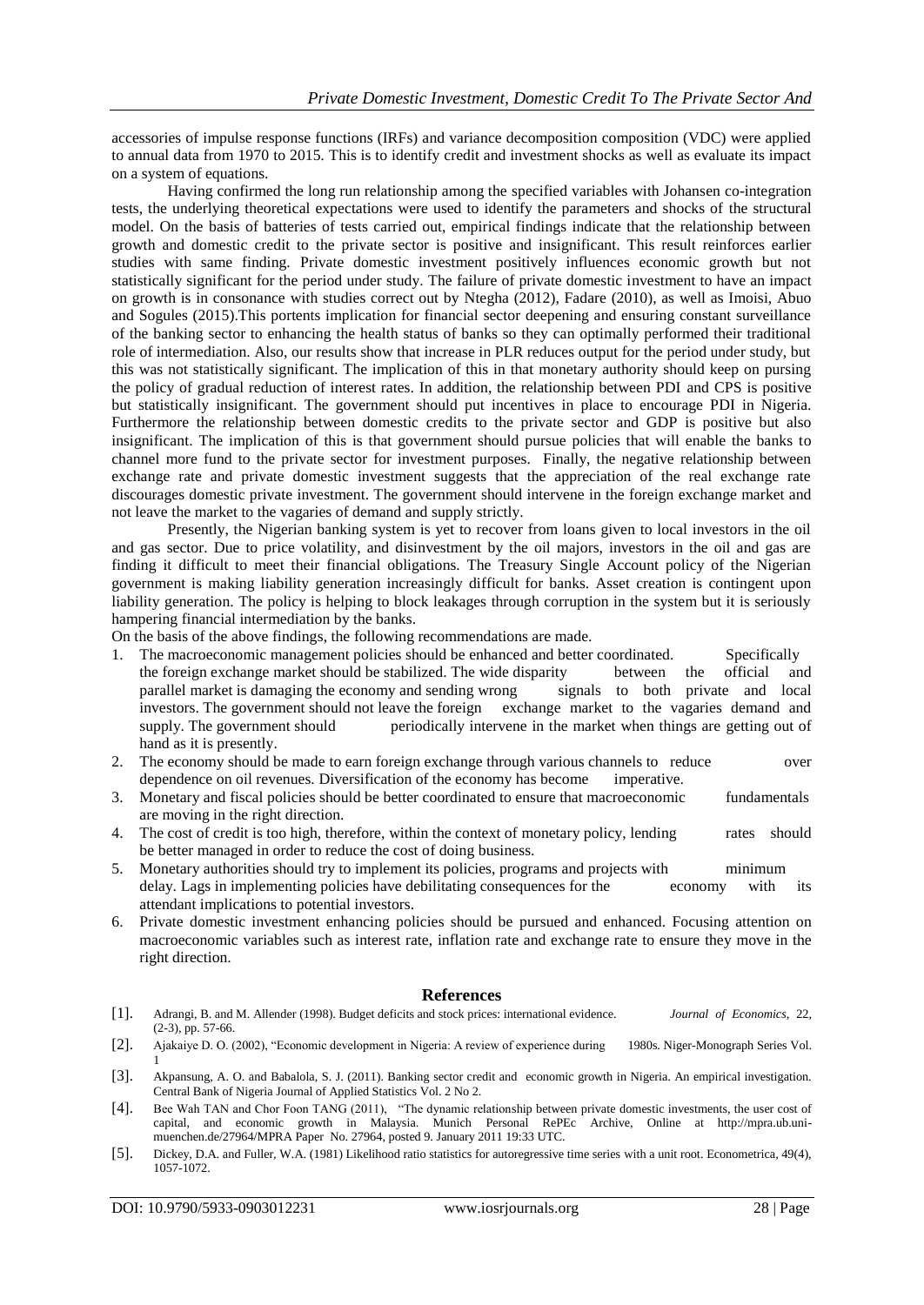- [6]. Enders, W. (1994) Applied Econometric Time Series. New York: John Wiley & Sons. Engle, R.F. and Granger, C.W.J. (1987) Cointegration and error correction: Representation, estimation, and testing. Econometrica, 55(2), 251-276.
- [7]. Fawehinmi, F.O (2013), "The micro economic implication of interest rate policy on private domestic investment in Nigeria: 1980- 201". Journal of Emerging Trends in Economics and Management Sciences (JETEMS) 4(2): 170-174
- [8]. Gonzalo, J. (1994), "five alternative methods of estimating long run equilibrium relationship". Journal of Econometrics, 60(1-2), 202-233.
- [9]. Johansen, S. and Juselius, K. (1990). Maximum likelihood estimation and inference on cointegration with applications to the demand for money. Oxford Bulletin of Economics and Statistics, 52(2), 169-210.
- [10]. Mike, A. Onodje and Olaniyan, B.O. (2008), "Positioning Nigeria"s banking sector for global competitiveness and economic growth: Issues and challenges". Selected papers from the 2008 Nigerian Economic Society Annual Conference, pp 215-243.
- [11]. Pesaran, M. Hasem and Bahram Pesaran (1997), Working with Microfit 4.0: Interactive econometric analysis. Oxford: Oxford University Press. Pp 303-304.
- [12]. Pfaff, B. (2008) VAR, SVAR and SVEC models: Implementation with R package vars. Journal of Statistical Software, 27(4), 1-32.
- [13]. Phillips, P.C.B. and Perron, P. (1988) Testing for a unit root in time series regression. Biometrika, 75(2), 335-346.
- [14]. Eatzaz, A. and malik, A. (2009). Financial sector and economic growth: An empirical analysis of developing countries. Journal of Economic cooperation and development vol. 30, 17-40.
- [15]. Levin, R, (2004). Finance and growth: Theory and evidence NBER working paper No. 10766.
- [16]. Franklin, A. and Qura, H. (2004). Sustained economic growth and the financial system: Institute for monetary and Economic research (IMES), Bank of Japan, and Discussion paper No. E-17 also available at http; // ww. Imes.boj.or JP
- [17]. Prakash, P.R. (2009). The nexus between financial development and economic growth in India. Evidence from multivariate VAR model international Journal of Research and Reviews in Applied sciences vol. 1, issue 2.
- [18]. Mushin, k. and Eric, J. P. (2009). Financial development and economic growth in Turkey. Further evidence on the causality issue. Centre for international, Financial and Economic Research. Department of Economics, Loughborough University.
- [19]. Hiang, Z (2007). Banking sector development and economic growth in China. Why does the quality of legal institutions matter? Paper prepared for the international conference on opening and Innovation on financial Emerging markets, held in Beijing 27-28 (march).
- [20]. Odedokum, M. O. (1989). Causalities between financial aggregates and economic activities: the results from Granger: Test, savings and development , 23(1), 101-111.

|                              | <b>LGDP</b>  | <b>LDCP</b>  | <b>LPDI</b>          | <b>LPEX</b>  | <b>LPLR</b>  |
|------------------------------|--------------|--------------|----------------------|--------------|--------------|
| $LGDP(-1)$                   | 0.773422     | 0.525584     | $-0.053401$          | 0.538292     | 0.530783     |
|                              | (0.20707)    | (0.18690)    | (0.12936)            | (0.56476)    | (0.22103)    |
|                              | [3.73515]    | [2.81214]    | $[-0.41280]$         | [0.95313]    | [2.40141]    |
| $LGDP(-2)$                   | $-0.261390$  | $-0.009553$  | 0.032596             | $-0.203191$  | $-0.492811$  |
|                              | (0.20541)    | (0.18540)    | (0.12833)            | (0.56023)    | (0.21926)    |
|                              | $[-1.27256]$ | $[-0.05153]$ | [0.25401]            | $[-0.36269]$ | $[-2.24764]$ |
| $LDCP(-1)$                   | $-0.159821$  | 0.658729     | $-0.208973$          | 0.638011     | 0.289448     |
|                              | (0.24862)    | (0.22441)    | (0.15533)            | (0.67811)    | (0.26539)    |
|                              | [2.46907]    | [0.08074]    | [1.77745]            | $[-0.94947]$ | [1.09065]    |
| $LDCP(-2)$                   | 0.586193     | 0.017302     | 0.263641             | $-0.614817$  | $-0.287684$  |
|                              | (0.23741)    | 0.21429      | (0.14833)            | (0.64754)    | (0.25343)    |
|                              | [2.46907]    | [0.08074]    | [1.77745]            | $[-0.94947]$ | $[-1.13518]$ |
| $LPDI(-1)$                   | $-0.582550$  | $-0.139809$  | 1.054319             | 0.549821     | 0.442518     |
|                              | (0.34924)    | (0.31522)    | (0.21819)            | (0.95253)    | (0.37279)    |
|                              | $[-1.66807]$ | $[-0.44353]$ | [4.83221]            | [0.57722]    | [1.18705]    |
| LPDI(2)                      | 0.198840     | 0.649027     | $-0.125425$          | $-0.825797$  | $-0.442187$  |
|                              | (0.43847)    | (0.39577)    | (0.27394)            | (1.19592)    | (0.46804)    |
|                              | [0.45348]    | [1.63992]    | $[-0.45786]$         | $[-0.69051]$ | $[-0.94476]$ |
| $LPEX(-1)$                   | 0.245192     | 0.056123     | 0.049191             | 0.677989     | $-0.227282$  |
|                              | (0.07903)    | (0.07133)    | (0.04937)            | (0.21554)    | (0.08436)    |
|                              | [3.10268]    | [0.78682]    | [0.99634]            | [3.14553]    | $[-2.69433]$ |
| $LPEX(-2)$                   | $-0.196757$  | $-0.219296$  | $-0.073408$          | $-0.109541$  | 0.169341     |
| DOI: 10.9790/5933-0903012231 |              |              | www.iosrjournals.org |              |              |

#### **Appendix 2:VAR Result**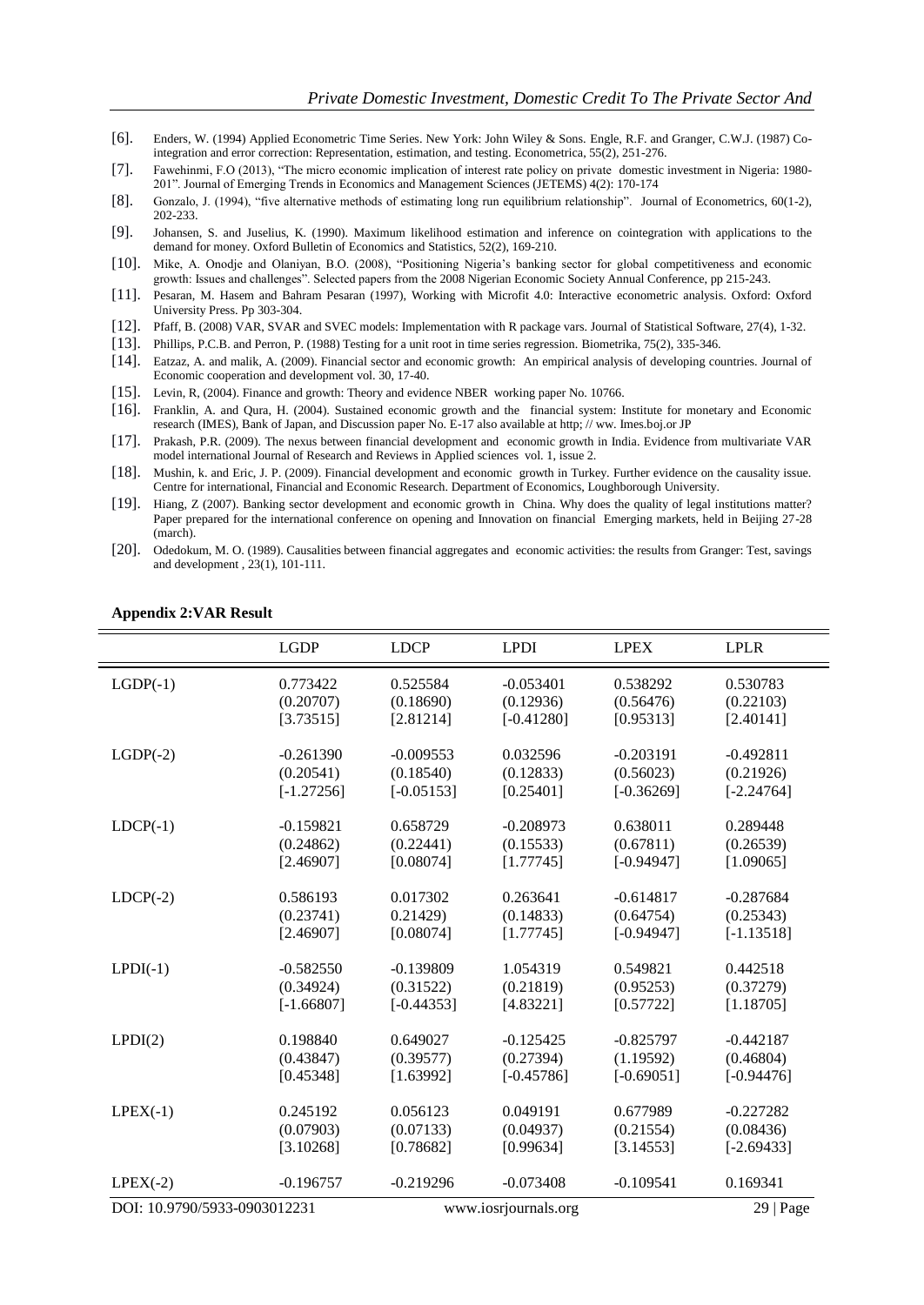|                                                                                    | (0.10018)            |                      | (0.09042)    |                      | (0.06259)    |                      |              | 0.27323 (0.10694)    |                      |
|------------------------------------------------------------------------------------|----------------------|----------------------|--------------|----------------------|--------------|----------------------|--------------|----------------------|----------------------|
|                                                                                    | $[-1.96405]$         |                      | $[-2.42525]$ |                      | $[-1.17290]$ |                      | $[-0.40091]$ |                      | [1.58358]            |
| $LPLR(-1)$                                                                         | $-0.032036$          |                      | $-0.139558$  |                      | $-0.137968$  |                      | 0.741081     |                      | 0.249872             |
|                                                                                    | (0.17568)            |                      | (0.15857)    |                      | (0.10976)    |                      | (0.47917)    |                      | (0.18753)            |
|                                                                                    | $[-0.18235]$         |                      | $[-0.88009]$ |                      | $[-1.25701]$ |                      | [1.54659]    |                      | [1.33243]            |
| $LPLR(-2)$                                                                         | $-0.277545$          |                      | $-0.303193$  |                      | $-0.196773$  |                      | $-1.037137$  |                      | 0.481143             |
|                                                                                    | (0.18319)            |                      | (0.16535)    |                      | (0.11445)    |                      | (0.49964)    |                      | (0.19554)            |
| $\mathcal{C}$                                                                      | $[-1.51508]$         | 3.74019 -1.792606    | $[-1.83369]$ | 1.218041             | $[-1.71934]$ | 2.068782             | $[-2.07577]$ | 0.736774             | [2.46055]            |
|                                                                                    |                      |                      |              |                      |              |                      |              |                      |                      |
|                                                                                    | (1.18322)            |                      | (1.06798)    |                      | (0.73922)    |                      | (3.22720)    |                      | (1.26302)            |
|                                                                                    | [3.16146]            |                      | $[-1.67850]$ |                      | [1.64774]    |                      | [0.64105]    |                      | [0.58334]            |
| R-squared                                                                          | 0.997389             |                      | 0.997967     |                      | 0.942997     |                      | 0.973990     |                      | 0.761824             |
| Adj.R-squared                                                                      | 0.996084             |                      | 0.996950     |                      | 0.914495     |                      | 0.960984     |                      | 0.642737             |
| Sum sq.resids                                                                      | 0.425969             |                      | 0.347033     |                      | 0.166262     |                      | 3.168796     |                      | 0.155782             |
| S.E.equation                                                                       | 0.145940             |                      | 0.131726     |                      | 0.091176     |                      | 0.398045     |                      | 0.155782             |
| Appendix: Cholesky Variance Decomposition result<br>Variance Decomposition of LGDP |                      |                      |              |                      |              |                      |              |                      |                      |
| Period                                                                             | S.E                  | LGDP LDCP            |              | <b>LPDI</b>          |              | <b>LPEX</b>          | <b>LPLR</b>  |                      |                      |
| 1.                                                                                 | 0.151236             | 100.0000             |              | 0.000000             |              | 0.000000             |              | 0.000000             | 0.000000             |
| 2.                                                                                 | 0.250871             | 74.40150             |              | 1.467154             |              | 1.148330             |              | 22.76022             | 0.222795             |
| 3.                                                                                 | 0.323740             | 52.95642             |              | 0.971491             |              | 1.440301             |              | 44.44517             | 0.186617             |
| 4.                                                                                 | 0.431886             | 34.01477             |              | 0.557632             |              | 3.835979             |              | 61.38539             | 0.206232             |
| 5.                                                                                 | 0.548983             | 23.66203             |              | 0.646663             |              | 3.865717             |              | 71.69533             | 0.130256             |
| 6.                                                                                 | 0.666236             | 18.24717             |              | 1.292578             |              | 3.891182             |              | 76.47712             | 0.091948             |
| 7.                                                                                 | 0.762632             | 15.40603             |              | 1.555499             |              | 4.377209             |              | 78.58978             | 0.071476             |
| 8.                                                                                 | 0.840529             | 13.91336             |              | 1.527196             |              | 5.033522             |              | 79.46493             | 0.060986             |
| 9.                                                                                 | 0.916398             | 12.47819             |              | 1.475745             |              | 5.572508             |              | 80.41678             | 0.056770             |
| 10.                                                                                | 0.989828             | 11.14866             |              | 1.361855             |              | 5.908785             |              | 81.47880             | 0.101898             |
| Variance Decomposition of LDCP                                                     |                      |                      |              |                      |              |                      |              |                      |                      |
| Period                                                                             | S.E                  | <b>LGDP</b>          | <b>LDCP</b>  | <b>LPDI</b>          |              | <b>LPEX</b>          | <b>LPLR</b>  |                      |                      |
| 1.                                                                                 | 0.099482             | 10.40869             |              | 89.59131             |              | 0.000000             |              | 0.000000             | 0.000000             |
| 2.<br>3.                                                                           | 0.140950<br>0.206122 | 6.472107<br>5.532858 |              | 82.49158<br>38.59063 |              | 3.438897<br>2.141530 |              | 6.441479<br>45.01699 | 1.155938<br>8.717998 |
| 4.                                                                                 | 0.258556             | 8.545064             |              | 26.29279             |              | 1.577774             |              | 53.59116             | 9.993206             |
| 5.                                                                                 | 0.295908             | 16.00293             |              | 20.66834             |              | 1.261639             |              | 45.57409             | 16.49299             |
| 6.                                                                                 | 0.332776             | 21.53136             |              | 16.71590             |              | 1.076181             |              | 36.62185             | 24.05470             |
| 7.                                                                                 | 0.356714             | 24.84477             |              | 14.67247             |              | 0.988537             |              | 32.17755             | 27.31668             |
| 8.                                                                                 | 0.374352             | 27.51260             |              | 13.41331             |              | 0.973299             |              | 29.27749             | 28.82329             |
| 9.                                                                                 | 0.390908             | 28.96308             |              | 12.49136             |              | 0.959996             |              | 27.31280             | 30.27277             |
| 10.                                                                                | 0.405857             | 28.29639             |              | 11.65607             |              | 0.912769             |              | 27.19995             | 30.93482             |
| Variance Decomposition of LPDI                                                     |                      |                      |              |                      |              |                      |              |                      |                      |
| Period                                                                             | S.E                  | LGDP LDCP            |              | <b>LPDI</b>          |              | <b>LPEX</b>          | LPLR         |                      |                      |
| 1.                                                                                 | 0.092301             | 17.47097             |              | 17.60033             |              | 64.92870             |              | 0.000000             | 0.000000             |
| 2.<br>3.                                                                           | 0.169742<br>0.239097 | 32.12250<br>33.09969 |              | 24.52883<br>19.66166 |              | 41.80417<br>35.37319 |              | 0.004962<br>6.322091 | 1.539536<br>5.543369 |
| 4.                                                                                 | 0.319494             | 33.77022             |              | 15.20531             |              | 27.55742             |              | 14.26523             | 9.201821             |
| 5.                                                                                 | 0.397790             | 33.49243             |              | 13.23434             |              | 23.76672             |              | 19.65480             | 9.851715             |
| 6.                                                                                 | 0.477771             | 32.89156             |              | 11.02930             |              | 21.34538             |              | 24.81121             | 9.922551             |
| 7.                                                                                 | 0.549383             | 32.32552             |              | 9.430179             |              | 19.75284             |              | 28.57324             | 9.918225             |
| 8.                                                                                 | 0.612698             | 31.63152             |              | 8.275453             |              | 19.09156             |              | 31.13514             | 9.866319             |
| 9.                                                                                 | 0.669781             | 31.35959             |              | 7.542058             |              | 18.74916             |              | 32.54731             | 9.801886             |
| 10.                                                                                | 0.723396             | 31.22141             |              | 7.091656             |              | 18.59698             |              | 33.27953             | 9.810428             |
|                                                                                    |                      |                      |              |                      |              |                      |              |                      |                      |

DOI: 10.9790/5933-0903012231 www.iosrjournals.org 30 | Page